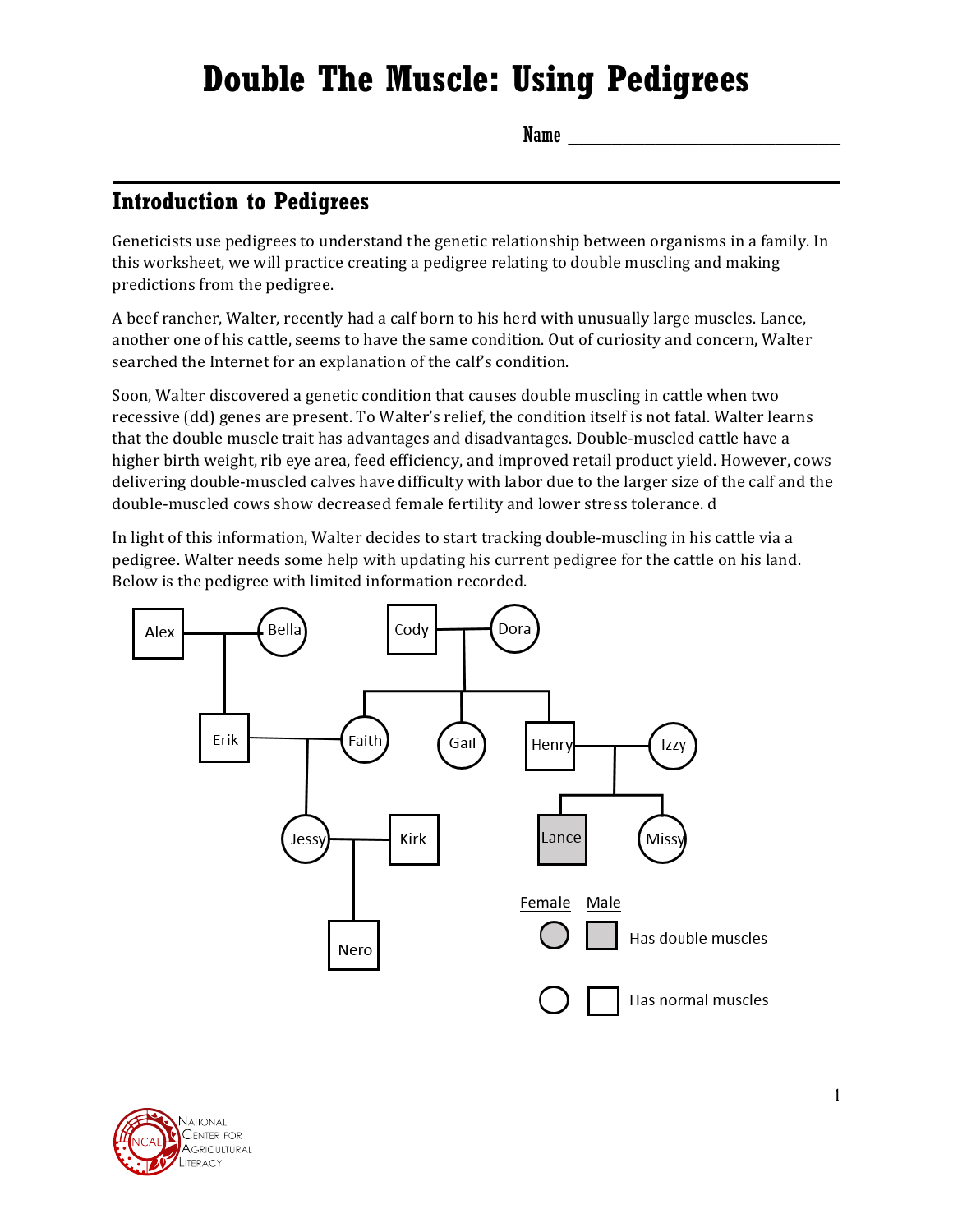#### **Using Pedigrees** (continued)

### **Activity 2: Amending the Pedigree and Determining Genotypes**

Help Walter out by adding the following information to the pedigree:

- 1. Jessy and Kirk had two more calves after Nero: Omar (a male) and Penelope (a female).
- 2. Penelope is the young female calf who is double-muscled.
- 3. Walter talked with the previous owners of Dora. According to the previous owners, Dora once had a male calf that was double-muscled.
- 4. Walter also reveals that Alex has never been on his farm. Walter had Bella artificially inseminated with sperm from Alex. Amidst the paperwork telling Walter about Alex's genetic history, he sees that double-muscling is NOT something Alex is a carrier for.

Answer the following questions about the genotypes of the cattle in Walter's herd.

- 1. What do you know about Penelope's genotype?
- 2. What do you know about Kirk's genotype?
- 3. What do you know about Jessy's genotype?
- 4. What do you know about Faith's genotype?
- 5. What do you know about Erik's genotype?
- 6. What do you know about Nero's genotype?
- 7. Could Gail be a carrier of the double-muscle gene? Draw a Punnett square to justify your answer.